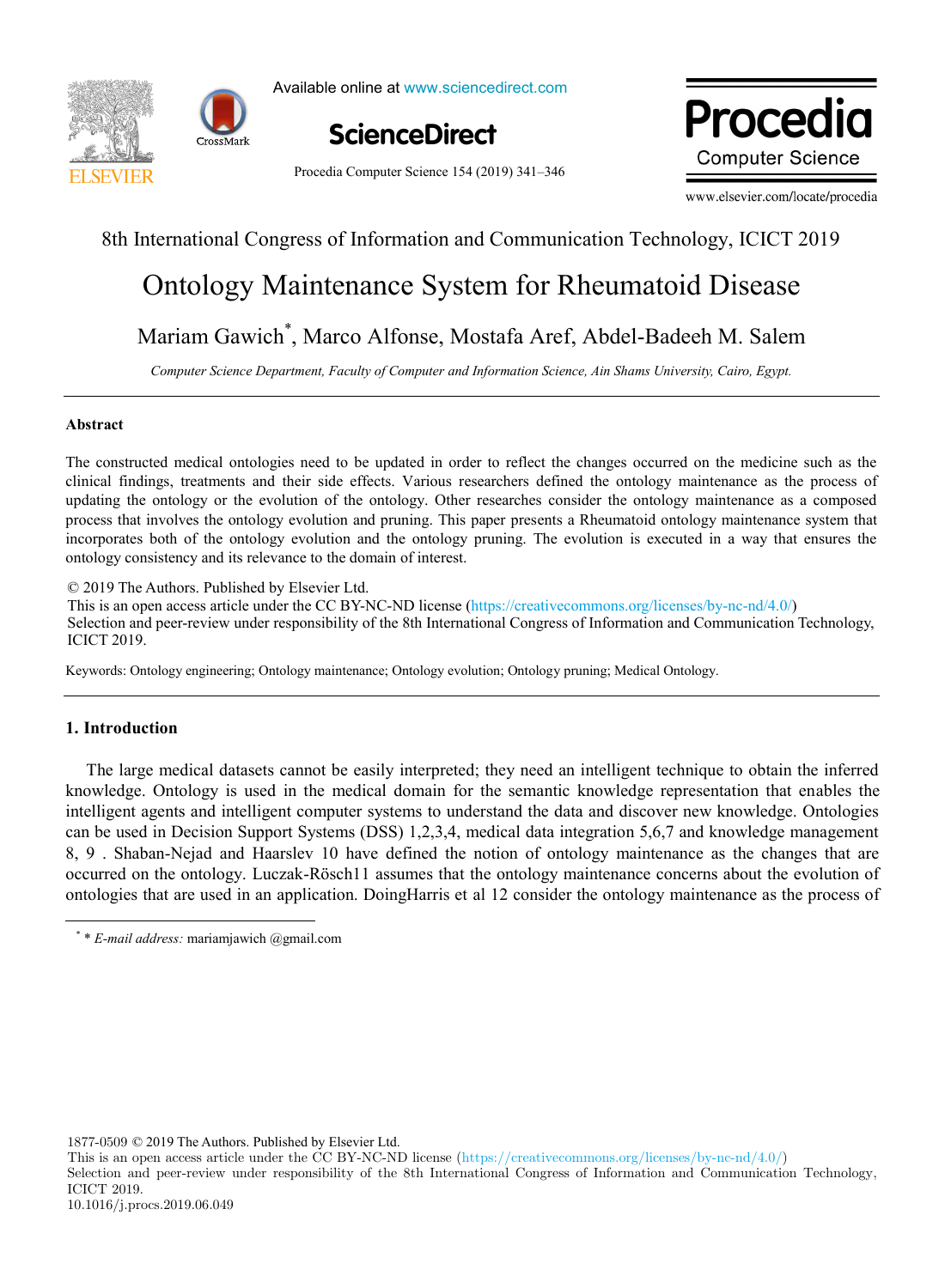expansion of current ontology. They assume that the ontology maintenance is the variant of ontology evolution notion. Maedche and Volz 13 have defined the ontology maintenance as a composed process that involves two sub processes; the ontology evolution and the ontology pruning.

For the ontology evolution, Haase and Stojanovic 14 have defined it as the adaptation and the update of the ontology in a consistent manner. Plessers et al 15 have defined the ontology evolution as the adaptation of the ontology according to the changes that are appeared in the domain of interest taking into account the ontology consistency. The changes are classified into basic and complex changes. The basic changes involve the addition and deletion of ontology elements. The complex changes involve merging, splitting and moving the ontology classes. Zablith et al 16 proposed five tasks for the ontology evolution which are; detecting the need for changes, suggesting changes, validating changes, assessing impact and managing changes. Several ontology evolution systems were proposed in the biomedical and medical domains. Messaoud et al 17 presented a SemCado system that relies on the use of Causal Bayesian Network (CBN) to evolve the ontology. Dos Reis et al 18 proposed DyKOSMap, which focuses on the evolution of mapping between two new Knowledge Organization Systems (KOS) based on the evolution occurred on existing KOS. The KOS involve ontologies, semantic networks and Thesaurus.

Sari et al 19 presented a system to evolve a sub ontology. It relies on the comparison between the current sub ontology and the change log file of the whole evolved ontology. Doing-Harris et al 12 presented the Semi-Automated ontology Maintenance (SEAM). The evolution of ontology relies on the recommendation of extracted terms from biomedical and clinical texts. For the ontology pruning, Kim et al 20 have defined the ontology pruning as the deletion of irrelevant concepts from the ontology. Swartout et al 21 presented a pruning approach that relies on the experts who determine the relevant terms to the SENSUS ontology. The pruning process is implemented in a manual way. Maedche and Volz 13 proposed a pruning system that relies on the use of generic and specific documents to identify the relevant concepts. The system enables the user to accept or reject the proposed concept. K.D. Pandya and C. Pandya 22 proposed a pruning system that focuses on the deletion of object properties based on a weight, this weight is determined according to the characteristics of the property such as domain, range, complement, inverse, functional…etc.

The objective of this article is the presentation of a new ontology maintenance system that is composed of two subsystems; the ontology evolution and the ontology pruning. This paper is organized as follows; section 2 presents the proposed ontology maintenance system architecture, section 3 provides the evaluation of the proposed system and section 4 contains the conclusion and future work.

#### **2. The Proposed Ontology Maintenance System**

The proposed system is based on the notion of the ontology maintenance that is defined by Maedche and Volz 13. As figure 1 demonstrates, the system consists of two subsystems; the ontology evolution subsystem and the ontology pruning subsystem. Both of the ontology evolution subsystem and the ontology pruning subsystem rely on the use of accredited medical sources such as the Unified Medical Language System (UMLS) 23, RxTerms 24, a treatment database and a medical corpus.

#### *2.1. The ontology evolution subsystem*

The ontology evolution subsystem enables the user (health care personnel, patient, physician…etc.) to implement both of basic and complex changes on the medical ontology. It takes the ontology, medical terms, basic and complex changes inserted by the user as inputs. The evolution subsystem ensures that these entries can't cause inconsistency in the ontology. The output of this subsystem is an evolved ontology. If the ontology evolution subsystem detects the existence of the term or its synonyms in the treatment database, it will recheck again the ontology to make sure that the medical term synonym(s) didn't exist in the ontology. If the user inserts a medical term that presents a commercial treatment name that is used only in Egypt, the ontology evolution subsystem will check the treatment database to get the scientific name of this treatment and it will search the ontology to make sure the inexistence of the scientific treatment name. If the ontology didn't contain the treatment, the ontology evolution subsystem will recommend the scientific name to the user who will make a decision either to add it in the ontology as an individual attached to a specific class/subclass or creating a new class and attach the scientific treatment name as individual. In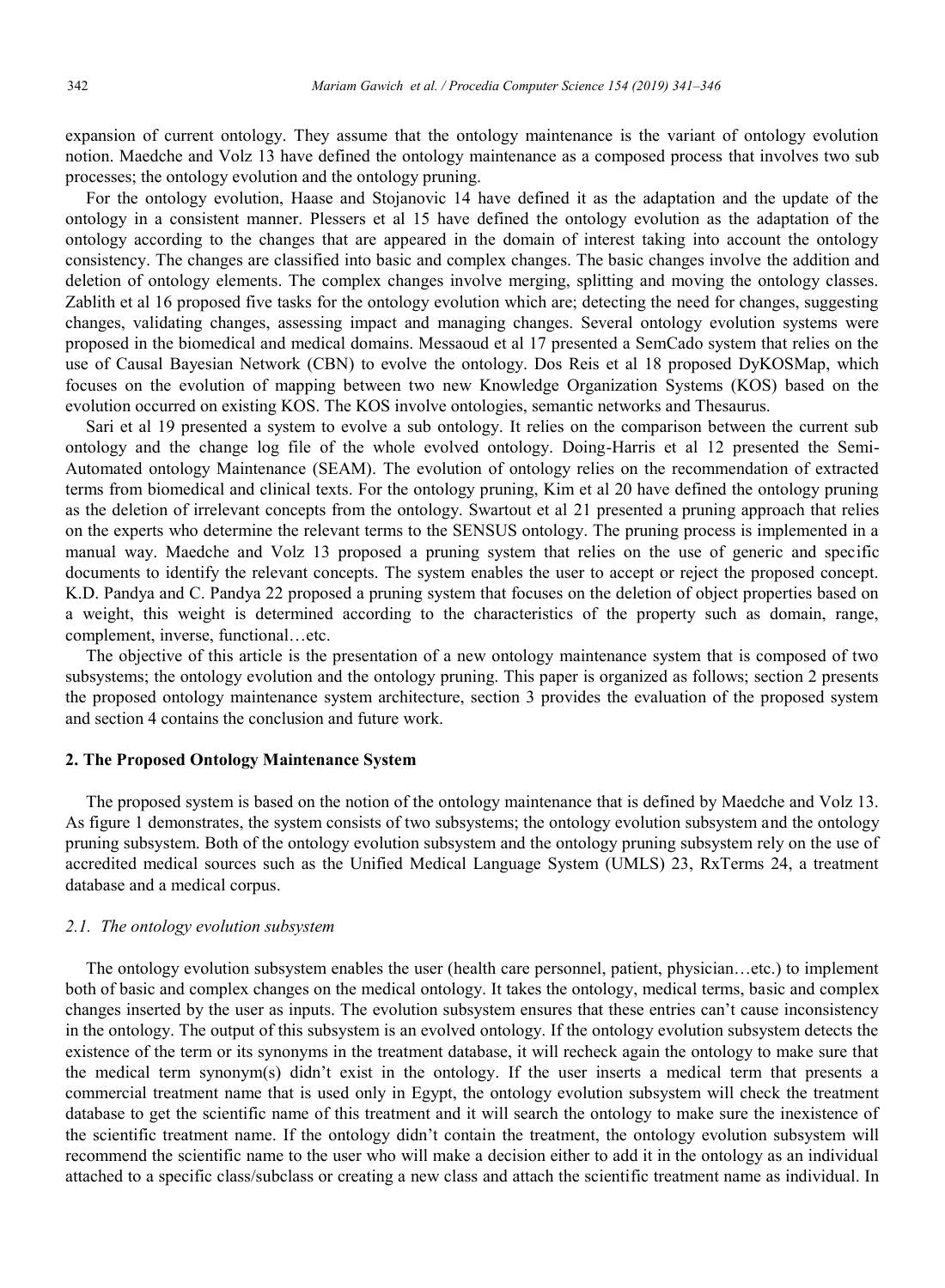case that the ontology evolution subsystem didn't find the treatment name in the treatment database, it will check its existence in the UMLS and the RxTerms to get the scientific name of the treatment. If the medical term is a clinical finding, the ontology evolution subsystem will search the UMLS to get its normalized term taking into consideration the manipulation of the composed terms. Moreover, the evolution subsystem enables the user to execute other basic changes such as creating/deleting a class, an individual, an object property, a data property and an object property assertion.

For the complex changes, the ontology evolution subsystem enables the user to execute the merge, move and split operations on the ontology. Concerning the merge operation, the ontology evolution subsystem asks the user to insert the names of two classes to be merged, then the subsystem will check their existence in the ontology and asks the user for which class the two classes will be merged, if this class does not exist in the ontology, the subsystem will create it. Concerning the move operation, the subsystem enables the user to change the ancestor of a specific class (change the class hierarchy). For the split operation, the subsystem enables the user to split a specific class into two or more new classes. During the move and the split operations, the subsystem takes into consideration the subclasses, data properties, object properties and individuals that belong to classes under operation.



Fig..1. - Ontology Maintenance System Architecture

#### *2.2. The ontology pruning subsystem*

The ontology pruning subsystem involves two phases; the matching and the removal. In the matching phase, the pruning subsystem takes the evolved ontology as input and gets the ontology elements (classes, subclasses and individuals) to match them with the UMLS and the medical corpus. The matching is executed between the ontology elements and the UMLS concepts that belong to the immunosuppressant, antirheumatic and autoimmune drugs (since the UMLS contains more than 9000000 medical concepts and the Rheumatoid disease belongs to the autoimmune diseases that share a common group of treatments called the immunosuppressant). The unmatched ontology elements are checked with the medical corpus which produces a new list of unmatched terms that are to be removed from the ontology in the removal phase.

The medical corpus is a collection of medical articles created by several experts in the domain of the Rheumatoid Arthritis. It consists of the following corpora:

American college of Rheumatology guideline for the treatment of Rheumatoid Arthritis 25 published by PubMed articles 26.

Rheumatoid Arthritis: early diagnosis and treatment outcomes 27.

Juvenile Rheumatoid Arthritis 28.

Rheumatoid Arthritis medications 29.

Types of Rheumatoid 30.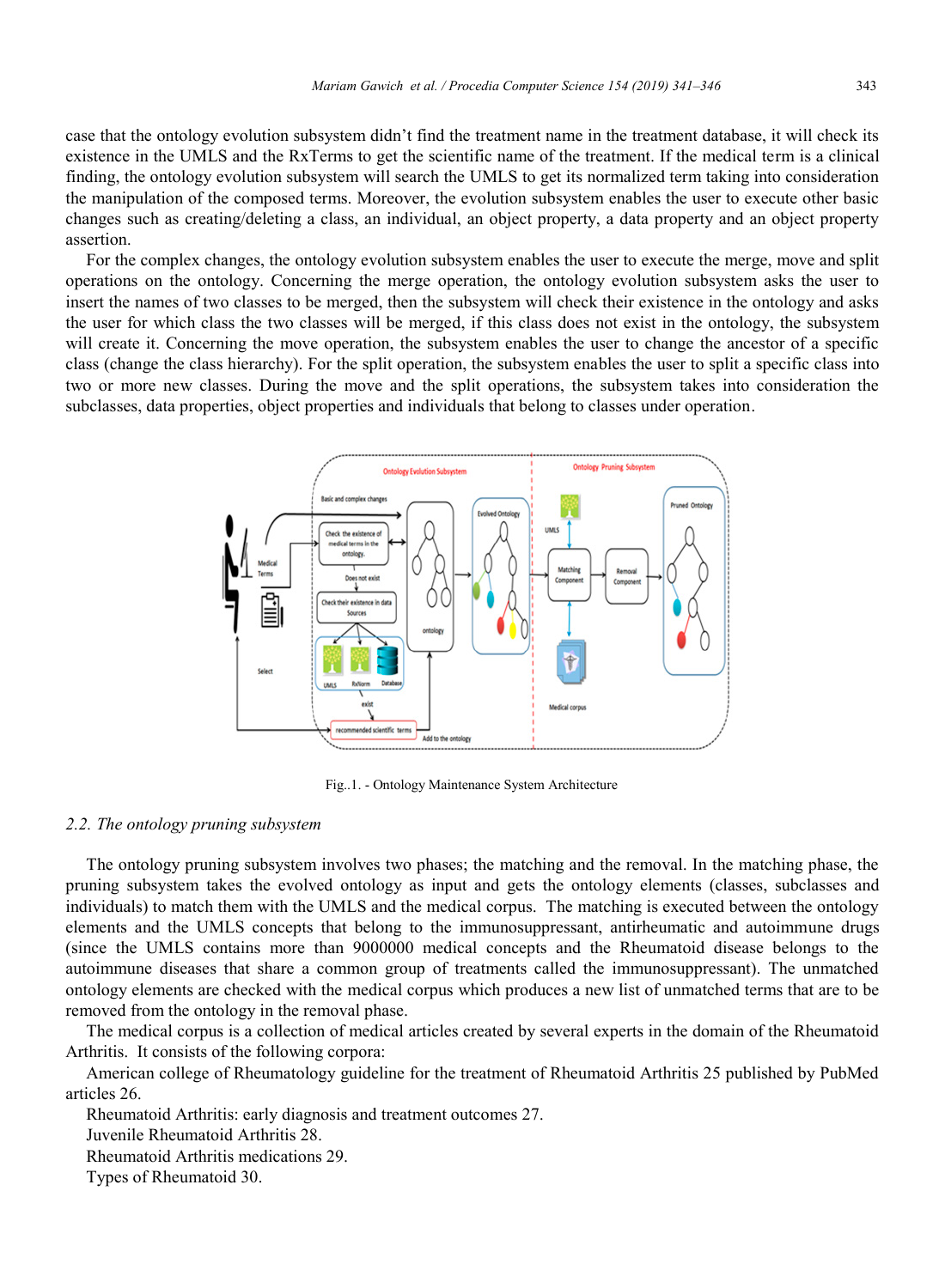## **3. The System Evaluation**

The evaluation of the developed ontology maintenance system is performed through three steps; evaluating the ontology evolution subsystem according to ontology evolution life cycle proposed by Zablith 16, comparing the ontology evolution subsystem with the other medical ontology evolution systems and evaluating the ontology pruning subsystem. Table 1 demonstrates the applied ontology evolution tasks in the proposed system and other approaches. Most of the ontology evolution approaches focus on detecting the need for evolution, suggesting changes and validating changes tasks. Only the sub ontology evolution approach executes the assessing impact task. Both of the DyKosMap and the proposed system perform the managing changes task. The mining relation reversals approach focuses on the discovery of inconsistencies that can be occurred on evolved ontologies, therefore it doesn't execute most of the ontology evolution tasks.

For the proposed system, the task of detecting the need for evolution relies on the user and data sources (the UMLS, the Rxterms and the treatment database). The user will determine the need to update the ontology. For the suggesting changes task, the candidate changes are provided by the structured data sources which provide the updated commercial names and the scientific names of a treatment. The validating changes task relies on the data sources to ensure that the medical term inserted by the user is relevant to the domain of interest before adding it to the ontology. It is implemented through the use of a set of rules that prevent the changes that may cause inconsistency, e.g. the system will prevent the user to add a class, an individual, an object property or a data property that is already exist in the ontology. Furthermore, if the user decides to apply merge/split operations, the system executes a set of rules that ensures the ontology consistency after performing the required operation (the system takes into account the subclasses and individuals of the class(es) affected).

| Criterion/<br><b>Ontology Evolution</b><br>Approaches | Detecting the<br>need for the<br>evolution | Suggesting<br>Changes | Validating<br>Changes | Assessing<br>Impact | Managing<br>changes |
|-------------------------------------------------------|--------------------------------------------|-----------------------|-----------------------|---------------------|---------------------|
| SemCado                                               | <b>Yes</b>                                 | Yes                   | Yes                   | N <sub>0</sub>      | N <sub>0</sub>      |
| DyKosMap                                              | Yes                                        | Yes                   | Yes                   | N <sub>o</sub>      | Yes                 |
| Sub ontology<br>evolution                             | N <sub>0</sub>                             | Yes                   | Yes                   | Yes                 | N <sub>0</sub>      |
| Mining relation<br>reversals                          | <b>Yes</b>                                 | N <sub>o</sub>        | N <sub>0</sub>        | N <sub>o</sub>      | N <sub>0</sub>      |
| <b>SEAM</b>                                           | Yes                                        | Yes                   | Yes                   | N <sub>o</sub>      | N <sub>0</sub>      |
| The Proposed System                                   | Yes                                        | Yes                   | Yes                   | N <sub>o</sub>      | Yes                 |

Table 1- The Evaluation of Evolution Approaches according to the Ontology Evolution Life Cycle presented by Zablith

For the assessing impact task, the proposed system can be integrated with a health care application in order to assess the impact of ontology changes on this application. For the managing changes task, the system applies the changes to the ontology and keeps these changes in a log file. Table 2 shows the comparison between the developed ontology evolution subsystem and other medical ontology evolution systems. This comparison is based on the following points:

• Input.

• Consistency verification 31 Applying a set of rules or constraints to prevent the changes that can violate the ontology consistency.

• Change implementation 32 Allowing the user to accept or decline the proposed changes.

• Kind of changes It involves the execution of basic and/or complex changes.

• Output.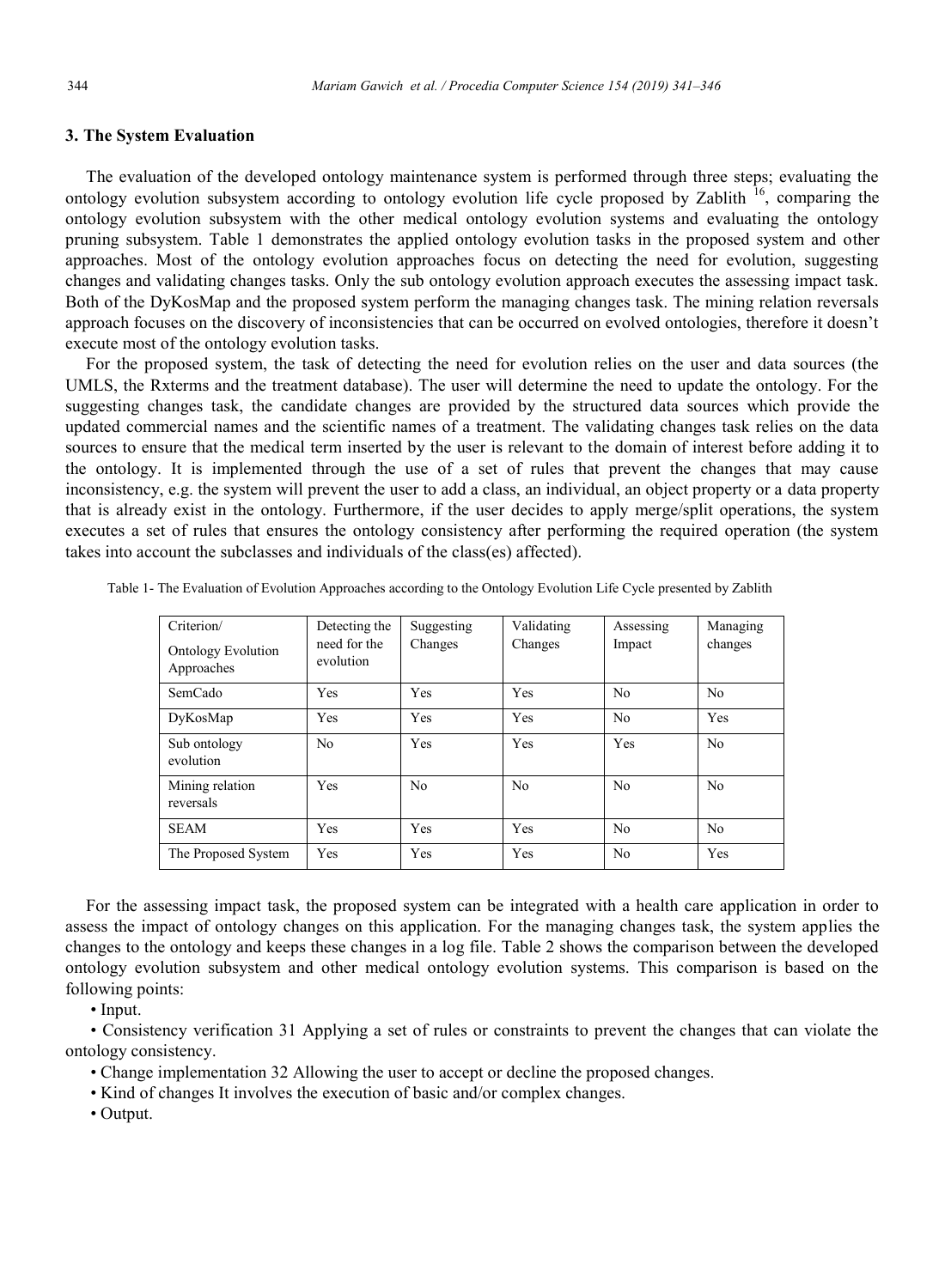| Criterion/ Approach<br>Name                     | Input                                                                                                                                                 | Consistency<br>Verification | Change<br>Implementation | Kind of Changes Output                  |                                                                                                  |
|-------------------------------------------------|-------------------------------------------------------------------------------------------------------------------------------------------------------|-----------------------------|--------------------------|-----------------------------------------|--------------------------------------------------------------------------------------------------|
| SemCado                                         | Observational dataset and<br>single domain ontology                                                                                                   | Yes                         | Yes                      | <b>Basic</b>                            | Causal Bayesian network with<br>suggested new causal relations<br>and enriched ontology          |
| DyKosMap                                        | New published versions on<br>KOS and current mapping                                                                                                  | Yes                         | No                       | Complex                                 | Up to date mapping between<br>evolved KOS                                                        |
| Sub Ontology<br>Evolution                       | Health ontology and its<br>change log                                                                                                                 | Yes                         | Yes                      | Basic and<br>Complex                    | Creation of evolved sub<br>ontologies for every health<br>applications                           |
| Mining Relation<br>Reversals                    | For transitive closure,<br>ontology concept and isa<br>relations. For inversal<br>relations, transitive<br>closures' concept pairs of<br>two versions | Yes                         | No                       | Detects the                             | Transitive closure and inversal<br>reversal relations relations between two ontology<br>versions |
| <b>SEAM</b>                                     | Clinical and<br>biomedical text                                                                                                                       | Yes                         | No                       | Detects the<br>changes in the<br>domain | Recommended terms, synonyms<br>and relationships                                                 |
| The Proposed<br>ontology evolution<br>Subsystem | Medical ontology<br>and Medical term/<br>Complex changes                                                                                              | Yes                         | Yes                      | Basic and<br>Complex                    | Recommended standardized<br>terms to be added in the<br>ontology.<br>Evolved ontology            |

Table2- The Comparison between The Proposed System and Other Ontology Evolution Systems according to Input, Consistency Verification, Change Implementation, Kind of Changes, and Output.

The proposed system uses a set of rules for each kind of change to ensure the consistency of the evolved ontology. The proposed system enables the user to implement both of the basic and complex changes. For the ontology pruning subsystem, the evaluation relies on the testing of two ontologies that belong to the Rheumatoid disease which are; a Rheumatoid ontology developed by the authors and the RAO ontology which is provided by the Bioportal 33. The constructed Rheumatoid ontology consists of 18 classes, 95 individuals and 8 object properties while the RAO ontology consists of 280 classes, 0 individuals and 0 object properties. After the application of the pruning subsystem, the constructed Rheumatoid ontology contains 16 classes, 71 individuals and 5 object properties and the pruned RAO contains 278 classes.

## **4. Conclusions**

What distinguishes the proposed ontology maintenance system from the other systems is that it executes both of the ontology evolution and the ontology pruning. In the ontology evolution, the basic and complex changes can be implemented taking into consideration the consistency of the evolved ontology. The pruning process ensures the relevance of ontology concepts and individuals to the domain of interest. In future work, the ontology maintenance system can be used in a DSS system for patient management.

## **References**

<sup>1.</sup> Anbarasi, M.S, Naveen, P., Selvaganapathi, S., & Ali, I.M. Ontology Based Medical Diagnosis Decision Support System", In International Journal of Engineering Research and Technology, 2( 4). ESRSA Publications; 2013.

<sup>2.</sup> Sherimon, P. C., & Krishnan, R. OntoDiabetic: an ontology-based clinical decision support system for diabetic patients. Arabian Journal for Science and Engineering, 41(3), p. 1145-1160; 2016.